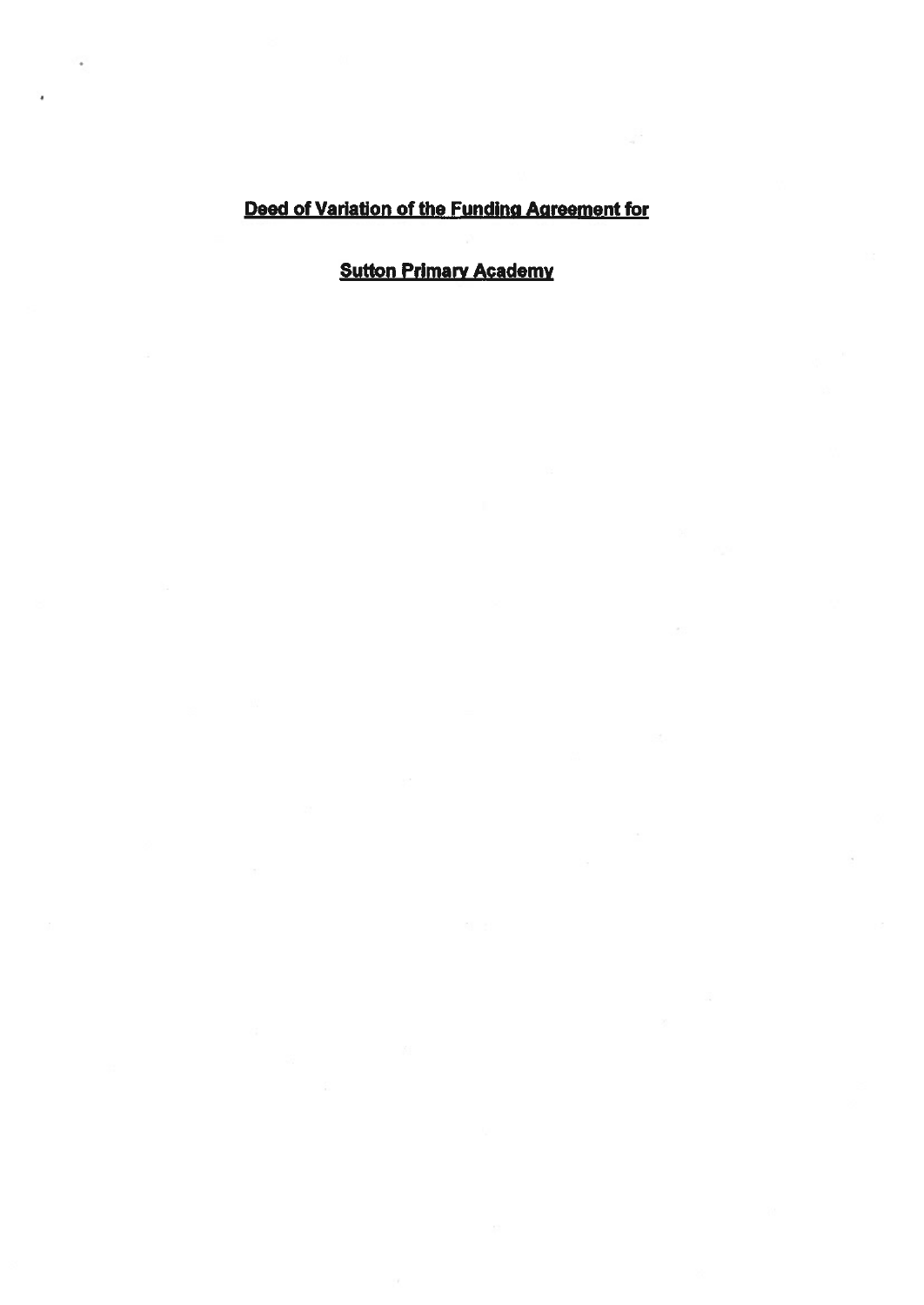#### DEED OF VARIATION TO THE FUNDING AGREEMENT

THIS DEED is made the  $\beta$  day of  $\mu$   $\mu$ 

#### **BETWEEN**

- 1) The Secretary of State for Education (the "Secretary of State"); and
- 2) The Herefordshire Marches Federation of Academies, (the "Company") a charitable company incorporated in England and Wales with registered number 07578861, together, the "Parties".

#### **INTRODUCTION**

- A. The Parties entered into <sup>a</sup> funding agreemen<sup>t</sup> dated on 25 May 2011 (the "Funding Agreement") relating to the establishment, maintenance and funding of an Academy known as Sutton Primary Academy, in accordance with the Funding Agreement.
- 8. The Parties now wish to vary and amend certain terms and conditions of the Funding Agreement in accordance with the terms of this Deed.
- C. This Deed is supplemental to the Funding Agreement.

#### 1. INTERPRETATION

1. 1 Words, expressions and interpretations used in this Deed shall, unless the context expressly requires otherwise, have the meaning given to them in, and shall be interpreted in accordance with, the Funding Agreement.

### 2. VARIATION OF THE FUNDING AGREEMENT

2.1 The Parties agree that with effect from the date of this Deed the Funding Agreement shall be amended as follows:

in clause 2.5: "85" shall be deleted and replaced with "210" and "4-11" shall be deleted and replaced with "2-11".

2.2 Except as varied by this Deed, the Funding Agreement shall remain in full force and effect.

#### 3. Governing law and jurisdiction

- 3.1 This Deed, and any disputes or claims arising out of or in connection with it, its subject matter or formation (including non-contractual disputes or claims), shall be governed by and construed in accordance with English law.
- 3.2 The parties irrevocably agree that the English courts have exclusive jurisdiction to settle any dispute or claim that arises out of or in connection with this Deed or its subject matter or formation (including non-contractual disputes or claims).